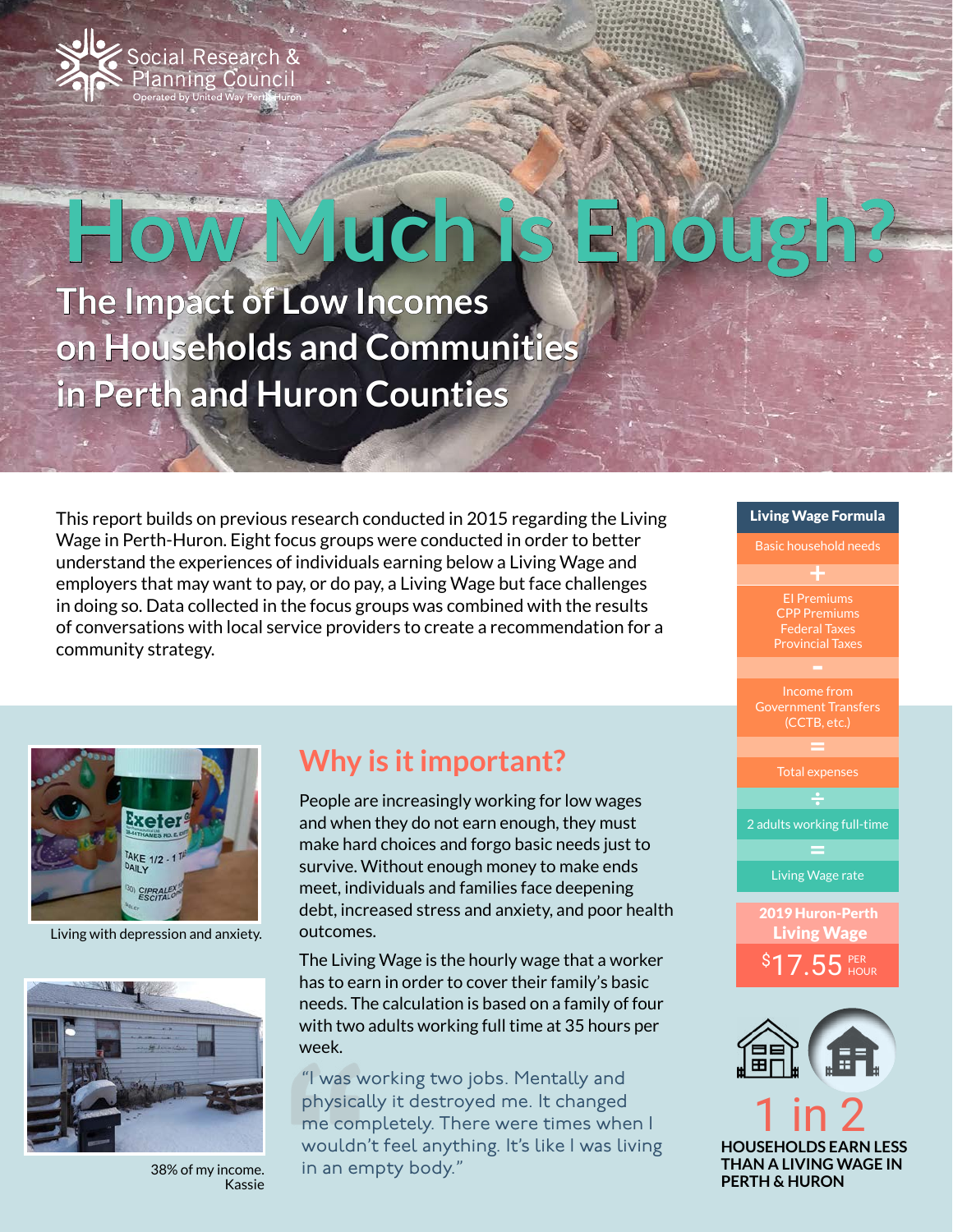#### SOME HAVE FEWER OPPORTUNITIES

## **IMPACT AREAS OF NOT EARNING ENOUGH**



## Food Insecurity

## Strained Relationships

When stretching money, prepackaged, processed, and canned foods are more affordable.

Those with children tend to put them first when healthy food is limited. Skipping meals can become a budgeting necessity, especially in more remote parts of Huron County where transportation is most difficult.



Friends, family, children, or romantic partners—every type of relationship can be more difficult because of the stresses and limitations of living on less.

> Relationships are particularly tense as a result of asking to borrow money, adding to existing feelings of guilt and worthlessness.

# Few Housing Options

The scarcity of affordable housing is an issue that can lead to unstable housing, couch surfing, or homelessness.

Many who live in subsidized housing report concerns such as broken floor tiles, black mold, substandard infrastructure, and compromised personal safety.



- $\overline{X}$  Not being able to afford childcare can mean people cannot take the courses or training they need to find more adequate employment.
- $\boxed{\times}$  Not having reliable transportation can mean missed doctor's appointments, being regularly late for work, and severe social isolation.
- Not being able to afford enough nutritious food  $\boldsymbol{\times}$
- can exacerbate health issues which can further impact employability and increase costs of medication.
- These individual effects cascade to the community level and citizens cannot fully participate in society.
- To help alleviate these problems and ensure our community thrives, efforts should benefit multiple impact areas and include strategies to increase the number of Perth-Huron community members earning a Living Wage.

## **Confined** Employment Options

The discussions with community members made it clear there are many problems to be addressed.

The reality is the impacts of low wages on people's lives are complex and interconnected. For example:

- $\circ$  Decreased turnover rates
- $(\checkmark)$  Reduced absenteeism
- $\odot$  Lower recruitment and training costs
- $\circledcirc$  Improved employee morale and commitment
- $\odot$  Higher productivity and service quality
- $\circledcirc$  More positive public image when certified as a Living Wage employer

Childcare fees, along with travel challenges and expenses, may eliminate employment options. The inability to pay for higher education can also limit job opportunities and keep a person underemployed.



#### Limited **Transportation**

"I quit my job because I could not afford childcare."

"There were times when the only things in the fridge were margarine, onions, and half a loaf of bread. How am I going to eat that for a week?"

#### "What social life? Every time you leave the house, it costs money."

### Poor Mental & Physical Health

The lack of healthy food options, combined with chronic stress, leads to poor health outcomes including depression and/or anxiety, compounding an already limited ability to seek and maintain employment.

Vision and dental care are commonly unaffordable and go unaddressed. There is an increased vulnerability to diabetes with unhealthy food options, lack of exercise, and increased stressors.



"When you don't have money, you go through a lot more things than you think. You think it's just physically you'll go through it, but mentally you're not too fit after you go through that."

#### **How the Living Wage Affects Employers**

Spending more on wages may seem like it could erode revenue, increase the price of goods and services, and result in a reduction of business.

However, studies of the impact of increasing minimum wages to a Living Wage show far more benefits than costs.

#### **Key Findings from Employers**

Paying a Living Wage is not always easy. Employers face many challenges which directly or indirectly affect their ability to pay higher wages or offer additional benefits.

Employers in Perth-Huron struggle to fill positions. Many report a lack of skilled labour, and job applicants lacking soft skills.

Employers also recognize the challenges faced by employees and try to provide informal benefits and accommodations whenever possible.

Employers have a largely favourable opinion of the Living Wage. Those who pay a Living Wage have benefitted from the stability employees gain when they can afford their basic needs.

"You can't afford housing, and if you do it's a dump. Once you pay rent and hydro, then you're broke."

## **EMPLOYER EXPERIENCE**

A lack of transportation compounds existing challenges when many workplaces are not in close proximity.

Consistently getting to the grocery store, medical appointments, and work is a constant challenge, exacerbating health and employment outcomes and social isolation.



## Unstable Future Planning

Long-term planning is nearly impossible. Putting away money for bigger purchases such as a home, car, or paying down debt is not attainable for those who live on less.

## **I** Interconnectedness of Problems



"They wanted \$500 for training. [...] How am I suppose to get that if I'm not even working?"

"I can't just go out and enjoy myself. If I go out, then my kids don't get their shoes."

"If I didn't have a mechanic in my family, my car would still be sitting in the driveway."